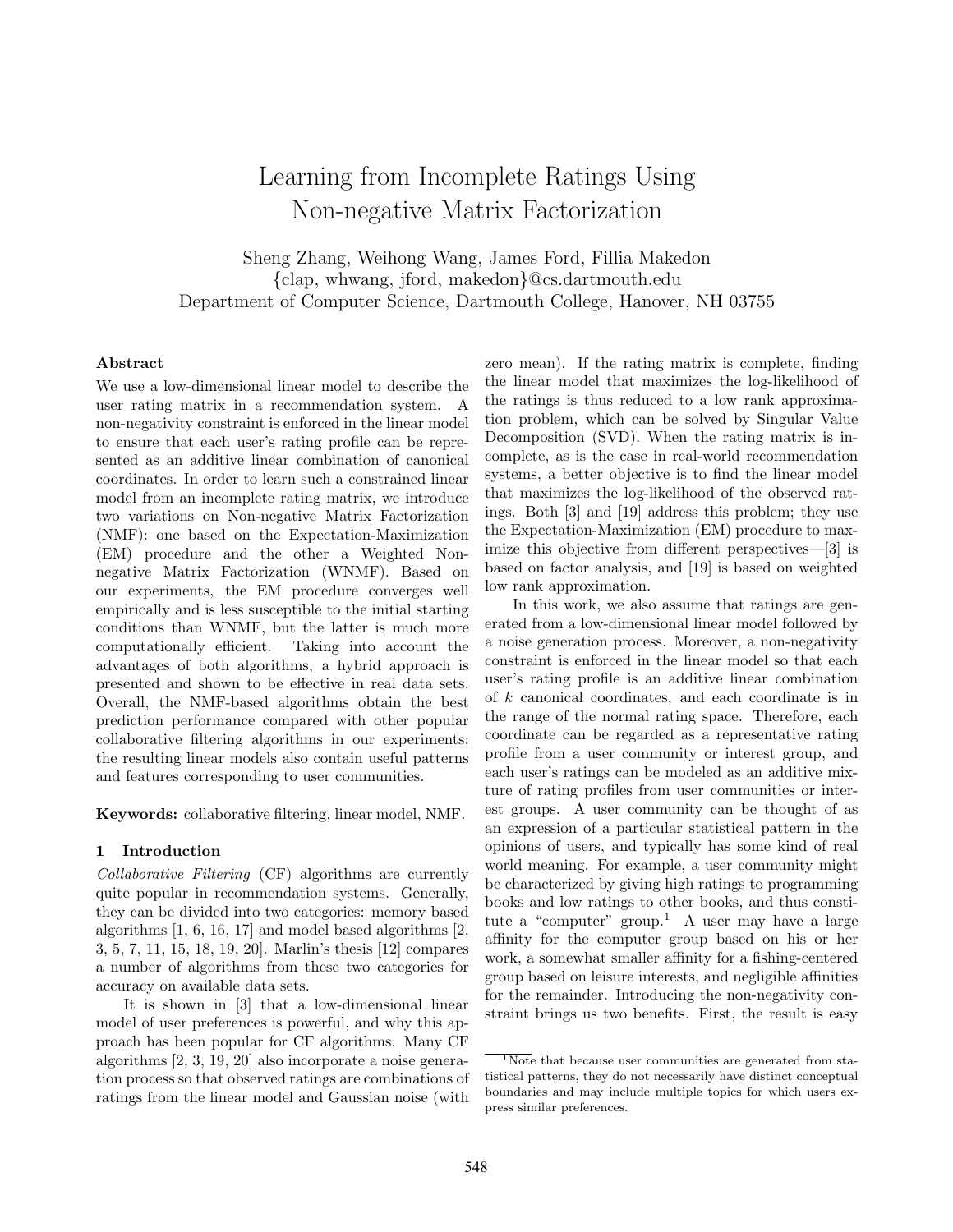to explain since it is natural to consider that users have non-negative affinities for a certain set of user communities based on their interests. Second, the features (e.g., the top ranked items) of these user communities are explicitly represented, making them easier to understand intuitively.

We will show (in Section 2) that Non-negative Matrix Factorization (NMF) [8, 9] is a method for finding the linear model with the non-negativity constraint that maximizes the log-likelihood of the rating matrix if it is complete. Because a real rating matrix is typically incomplete and sparse, we introduce an EM-based algorithm (Section 3.1) and Weighted Non-negative Matrix Factorization (WNMF) (Section 3.2) as approaches for obtaining the model that maximizes the log-likelihood of observed ratings. Experiments show that the proposed NMF-based algorithms obtain the best prediction results in real data sets when compared with several existing CF algorithms (Section 4).

#### 2 Our Model

In this section, we define our non-negativity constrained linear model for collaborative filtering. Denote the rating matrix as A (*n* items-by-*m* users); then  $A^{(j)}$  (the jth column of A) is user j's rating profile and  $A_{ij}$  represents the rating given by user  $j$  on item  $i$ . Define matrix X (n-by-m and with rank at most k) as a lowdimensional linear model that approximates the rating matrix A. Let column vectors  $U = (U^{(1)}, \ldots, U^{(k)})$  be the representative rating profiles from  $k$  user communities so that the rating given by the jth user community to item i is characterized as  $U_{ij}$ . We assume that user j's rating profile  $X^{(j)}$  can be modeled as an additive mixture of those  $k$  basic vectors in  $U$ . More precisely,  $X^{(j)} = UV^{(j)}$ , in which  $V^{(j)}$  is a column vector that represents the user  $j$ 's affinities for all user communities, and all the affinities in  $V$  should take only nonnegative values. Furthermore, the matrix  $U$  should also take only non-negative values, assuming user ratings are in a non-negative range. In case that original ratings can take negative values, we can simply shift all ratings into a non-negative range by subtracting the minimum of the original range (and finally shift the obtained linear model back to the original range).<sup>2</sup> Now the low rank linear model can be represented by the product of these two non-negative matrices, *i.e.*,  $X = UV$ .

Taking into account possible noise in the rating process, the rating matrix A can be represented as the linear model X plus a Gaussian distributed noise matrix Z  $(Z_{ij}$  are i.i.d.  $N(0, \sigma^2)$ ). If the rating matrix A is fully observable, maximizing  $log Pr(A|X)$  is equivalent to minimizing the sum of the squared difference between A and X. In other words, given the rating matrix  $A$ , the model  $X$  can be obtained by finding the non-negative matrix U  $(n-by-k)$  and the non-negative matrix V  $(k$ by-*m*) that minimize  $||A-UV||_F^2$ , where  $||\cdot||_F$  represents the Frobenius norm. This is the objective function of non-negative matrix factorization [8, 9]. The problem setting of NMF was presented in [13, 14].

Using the technique of Lagrange multipliers with non-negative constraints on  $U$  and  $V$  gives us the updating formulas for  $U_{ij}$  and  $V_{ij}$ :

$$
(2.1)U_{ij}^{(t+1)} = U_{ij}^{(t)} \frac{(AV^T)_{ij}}{(UVV^T)_{ij}}, V_{ij}^{(t+1)} = V_{ij}^{(t)} \frac{(U^T A)_{ij}}{(U^T UV)_{ij}}.
$$

In order to standardize while keeping the factorization unique, the resulting  $U$  is normalized such that the norm of each column vector is equal to one. More precisely,

(2.2) 
$$
U_{ij} = \frac{U_{ij}}{\sqrt{\sum_i U_{ij}^2}}, V_{ij} = V_{ij} \sqrt{\sum_j U_{ji}^2}.
$$

### 3 Learning From Incomplete Ratings

In this section, we show how to find the desired model when the rating matrix is incomplete, as is typically the case in real-world systems. A better objective function for a rating matrix A with missing entries is to find the linear model  $X$  that maximizes the log-likelihood of the observed data (denoted as  $A^o$ ), *i.e.*,  $\log \Pr(A^o|X)$ . We introduce two algorithms to maximize this objective function: one is based on the EM procedure and the other uses Weighted Non-negative Matrix Factorization (WNMF).

After X is obtained,  $X_{ij}$  is the best prediction for user j's rating on item i; this is because  $A_{ij}$  is assumed to be from a Gaussian distribution with  $X_{ij}$  as its mean, and given  $X_{ij}$ ,  $Pr(A_{ij} | X_{ij})$  obtains its maximum when  $A_{ij}$  is equal to  $X_{ij}$ .

**3.1 EM procedure** The EM algorithm [4] is a general method for finding the maximum likelihood parameters of a model when data are incomplete. The goal of the Expectation step in the tth iteration of the EM procedure is to compute the expected expression of the complete-data log-likelihood with respect to the unknown data (denoted as  $A<sup>u</sup>$ ) given the observed data  $A^o$  and the current parameter estimate  $X^{(t-1)}$ , that is,

$$
Q(X, X^{(t-1)}) = \mathbb{E}[\log \Pr(A^o, A^u | X) | A^o, X^{(t-1)}].
$$

Then in a subsequent *Maximization* step, the goal is to find the updated model parameter  $X^{(t)}$  that maximizes

 $2\overline{Note}$  that users often make the same shift themselves given two different rating ranges; for example, they use rating 0 to express a strong dislike on a 0–10 range and give rating -5 for the same purpose if the range is from -5 to 5.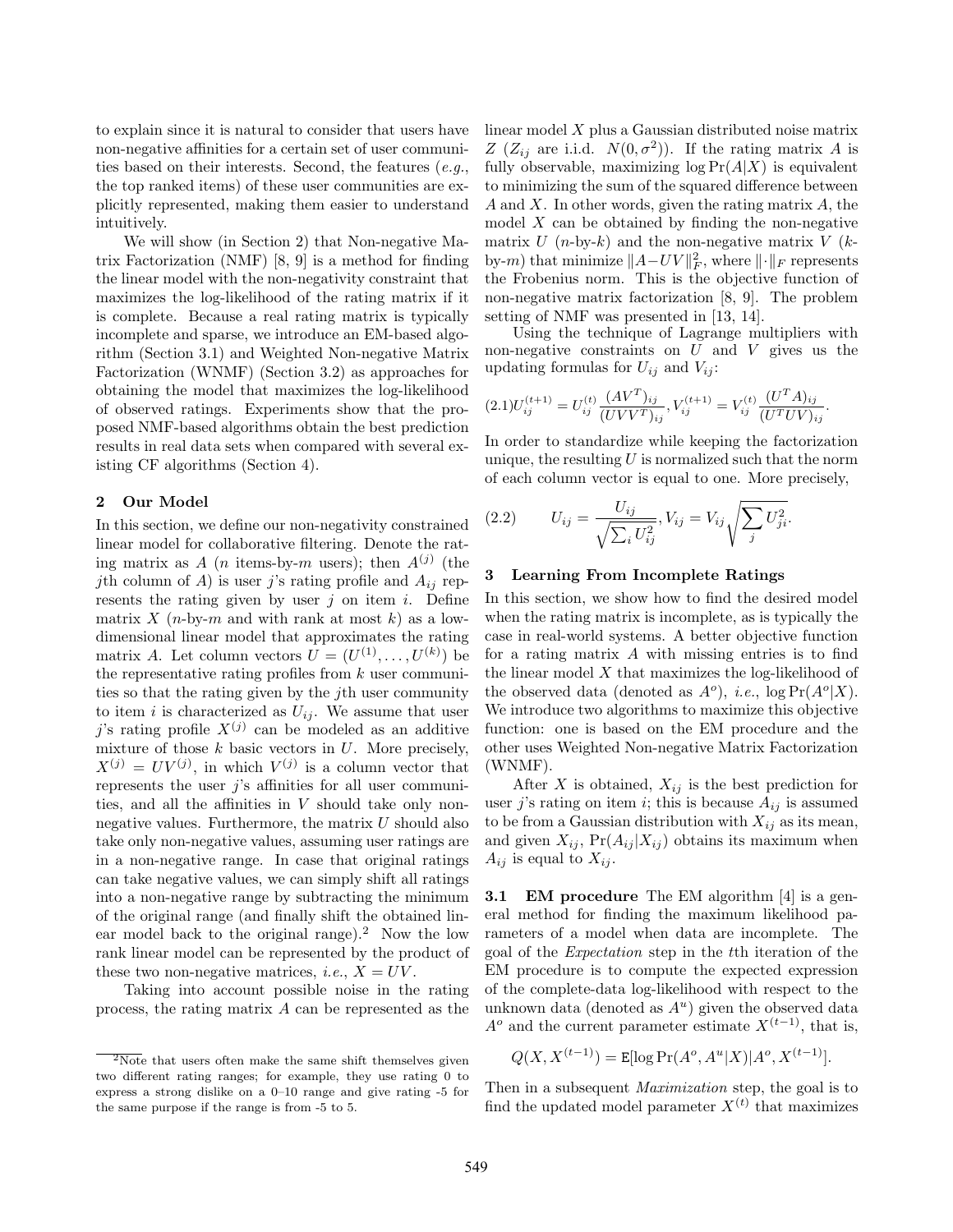the most recently computed expectation  $Q(X, X^{(t-1)})$ , that is,

$$
X^{(t)} = \arg_X \max Q(X, X^{(t-1)}).
$$

We start by computing  $Q(X, X^{(t-1)})$ , based on the observed  $A_{ij}$ :

$$
\mathbb{E}[\log \Pr(A_{ij}|X)|A^o, X^{(t-1)}] = -\frac{1}{2\sigma^2}(A_{ij} - X_{ij})^2 + C.
$$

In this and subsequent equations, C is a constant. If  $A_{ij}$ is unknown, then since  $A_{ij} \sim N(X_{ij}, \sigma^2)$ , the expected expression of  $A_{ij}$  given the current parameter estimate  $X_{ij}^{(t-1)}$  is equal to that estimate. Therefore, we have  $\mathbb{E}[A_{ij}|X_{ij}^{(t-1)}] = X_{ij}^{(t-1)}$  and

$$
\mathbb{E}[\log \Pr(A_{ij}|X)|A^o, X^{(t-1)}] = -\frac{1}{2\sigma^2} (X_{ij}^{(t-1)} - X_{ij})^2 + C.
$$

By combining these two cases, it follows that

$$
Q(X, X^{(t-1)}) = \mathbb{E}[\log \Pr(A^o, A^u | X) | A^o, X^{(t-1)}]
$$
  
= 
$$
-\frac{1}{2\sigma^2} (\sum_{A_{ij} \in A^o} (A_{ij} - X_{ij})^2
$$
  
+ 
$$
\sum_{A_{ij} \in A^u} (X_{ij}^{(t-1)} - X_{ij})^2) + C.
$$

If we denote  $A'$  as a matrix in which observed entries in A are unchanged and unknown entries are replaced with corresponding entries in the current model estimate, then maximizing  $Q(X, X^{(t-1)})$  is equivalent to minimizing  $\sum_{ij} (A'_{ij} - (\overline{UV})_{ij})^2$  with non-negativity constraints on  $\overline{U}$  and  $\overline{V}$ . The latter objective, as we have shown above, can be solved by performing NMF on  $A'$ .

In summary, in each iteration the missing entries are replaced with the corresponding values in the current model estimate in the expectation step and the updated model parameter is obtained by performing NMF on that filled-in matrix in the maximization step.

3.2 WNMF As an alternative to the above, we introduce a second approach: weighted non-negative matrix factorization. We note that this method has previously been applied in [10] to deal with missing values in a matrix of network distances. The loglikelihood of observed data can be expressed as follows:

$$
\log \Pr(A^o|X) = -\frac{1}{2\sigma^2} \sum_{A_{ij} \in A^o} (A_{ij} - X_{ij})^2 + C.
$$

Therefore, maximizing the log-likelihood of observed data is equivalent to minimizing  $\sum_{ij} W_{ij} (A_{ij} (UV)_{ij}$ <sup>2</sup>, where  $W_{ij}$  is equal to one if  $A_{ij}$  is the observed entry and zero otherwise.  $W_{ij}$  can be taken as the weight of the entry  $A_{ij}$ .

If we repeat the Lagrange multiplier on this objective function and use the non-negativity part of the Kuhn-Tucker condition, we obtain the following updating formulas for WNMF:

(3.3) 
$$
U_{ij}^{(t+1)} = U_{ij}^{(t)} \frac{(W*A)V^{T})_{ij}}{((W*(UV))V^{T})_{ij}}
$$
  
(3.4) 
$$
V_{ij}^{(t+1)} = V_{ij}^{(t)} \frac{(U^{T}(W*A))_{ij}}{(U^{T}(W*(UV)))_{ij}},
$$

where ∗ denotes element-wise multiplication. Equation  $(2.2)$  can be used to standardize U and V after WNMF is conducted.

Like the NMF algorithm, the WNMF algorithm is also guaranteed to converge, but may not lead to a global optimum. As we will show in Section 4, the actual performance of the WNMF algorithm is highly dependent on the initial values of  $U$  and  $V$ . WNMF is much simpler compared with the EM procedure: each round of WNMF only needs one update to  $U$  and  $V$ , whereas each iteration of the EM procedure needs to perform NMF once, which usually takes from hundreds to thousands of rounds of updates on  $U$  and  $V$ .

# 4 Experiments

For our experiments, we use a 1426-by-2945 (items-byusers) rating matrix from the MovieLens data set and a 100-by-3000 rating matrix from Jester. Available rating entries in each data set were randomly divided into five partitions for fivefold cross-validation. Algorithms are then performed on training cases to make predictions for test cases. The two experimental measures used are Normalized Mean Absolute Error (NMAE) and ROC-4 area. The NMAE is the average of the absolute values of the difference between the real ratings and the predicted ratings divided by the ratings range. The ROC-4 area is the area underneath a Receiver Operating Characteristic (ROC) curve when ratings of 4 and above are considered signal and those below are considered noise. In our experiments, ROC-4 area averaged per-user is used.

4.1 EM procedure vs. WNMF We first compare the performance of the NMF-based EM approach with that of the SVD-based EM approach. In both algorithms, item averages are used as initial values for missing entries in the first iteration of the EM procedure. In the SVD approach, the rating matrix is normalized by calculating the z-scores for each user profile, as suggested in [18]. The rank of the linear model  $k$  is chosen as 10 in SVD and 20 in NMF based on the performance of our preliminary experiments. Figure 1 displays the results of these two algorithms on MovieLens. Both algorithms get almost the same performance in terms of NMAE while NMF obtains a better result on ROC-4 area.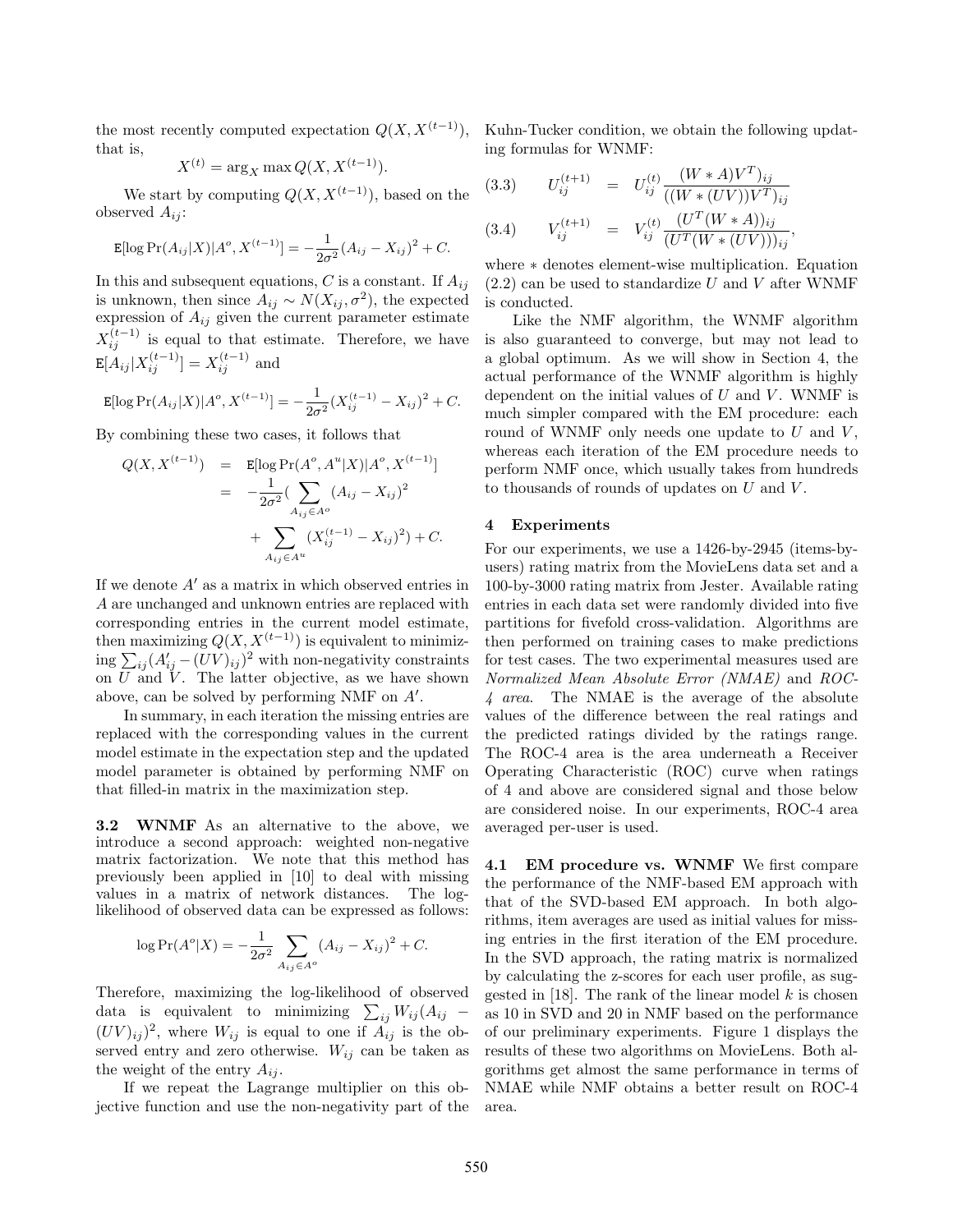

Figure 1: NMAE and ROC-4 area of the SVD-based and the NMF-based EM approaches on MovieLens.



Figure 2: NMAE and ROC-4 area of the WNMF algorithm on MovieLens

Figure 2 displays the results of a trial on MovieLens using the WNMF algorithm in which the initial values of  $U$  and  $V$  are randomly chosen. The figure shows that both the NMAE result and the ROC-4 area of this trial eventually converge to different values from those in the results obtained by the EM approach. Based on our experiments, we observe that it is highly likely that the performance of the WNMF approach with randomized initial values is worse than the performance of the EM procedure, which suggests that an approach based on running many trials with different randomized initial values and picking the best will be unhelpful. However, we also observe that if the initial values of  $U$  and  $V$  are chosen as the values obtained after several iterations of the EM procedure, the performance of WNMF is much better.

Although the performance of the WNMF approach is dependent on the initial values used, it runs much faster than the EM approach.<sup>3</sup> This motivates us to a hybrid approach that combines these two algorithms together. In our hybrid approach, the EM procedure is performed first on the rating matrix for several iterations to obtain a preliminary linear model (a pair of U and  $V$ ), and then this pair of  $U$  and  $V$  are taken as the initial values of the WNMF approach. Compared with a



Figure 3: NMAE and ROC-4 area of the hybrid approach that combines the EM approach (with 1,3, and 5 iterations) and the WNMF approach.

|         | Pearson | <b>SVD EM</b> | NMF EM | Hybrid NMF |
|---------|---------|---------------|--------|------------|
| NMAE    | 0.1707  | 0.1629        | 0.1623 | 0.1634     |
| $ROC-4$ | 0.7471  | 0.7682        | 0.7723 | 0.7691     |

randomized model, the preliminary model obtained after several iterations of the EM procedure is more likely to be accurate, so that the WNMF approach is more likely to obtain a good local (or global) optimum. In short, such an approach not only has a high likelihood of obtaining accurate predictions, but reduces the computational cost as well. The performance of this hybrid approach appears promising based on our experiments. Figure 3 shows the results of combining the EM approach (with 1, 3, and 5 iterations) and the WNMF approach.

4.2 Results of the NMF based algorithms Table 1 summarizes the NMAE and ROC-4 area results obtained using different CF algorithms on MovieLens. The results show that the NMF-based EM approach and the SVD-based EM approach achieve the best result in NMAE, and the NMF-based EM approach achieves the best performance in ROC-4 area. The hybrid approach (with five iterations of the EM procedure plus the WNMF approach) also works very well. Table 2 shows the results obtained on Jester. Since the original rating range in Jester is from -10 to 10, we shift its range to [0, 20] for the NMF algorithm.

One advantage of the NMF-based CF algorithms is that the coordinates obtained via NMF directly reflect the features of the user communities. By simply sorting each column in  $U$ , we get a characterization of each community in terms of the ranked list of preferences it has on all items. As an example, Figure 4 displays the five top ranked movies for five of the 20 user communities extracted from MovieLens. Generally, the

Table 2: Performance of CF algorithms on Jester.

|         | Pearson | <b>SVD EM</b> | NMF EM | Hybrid NMF |
|---------|---------|---------------|--------|------------|
| NMAE    | 0.1634  | 0.1605        | 0.1599 | 0.1599     |
| $ROC-4$ | 0.7539  | 0.7588        | 0.7612 | 0.7608     |

 $3\overline{\text{Each}}$  iteration in the EM approach takes 303.3s and each updating round in WNMF takes 1.27s. The algorithms are implemented in Matlab R14, and the experiment was performed on a 2.8GHz Intel XEON machine with 4GB RAM.